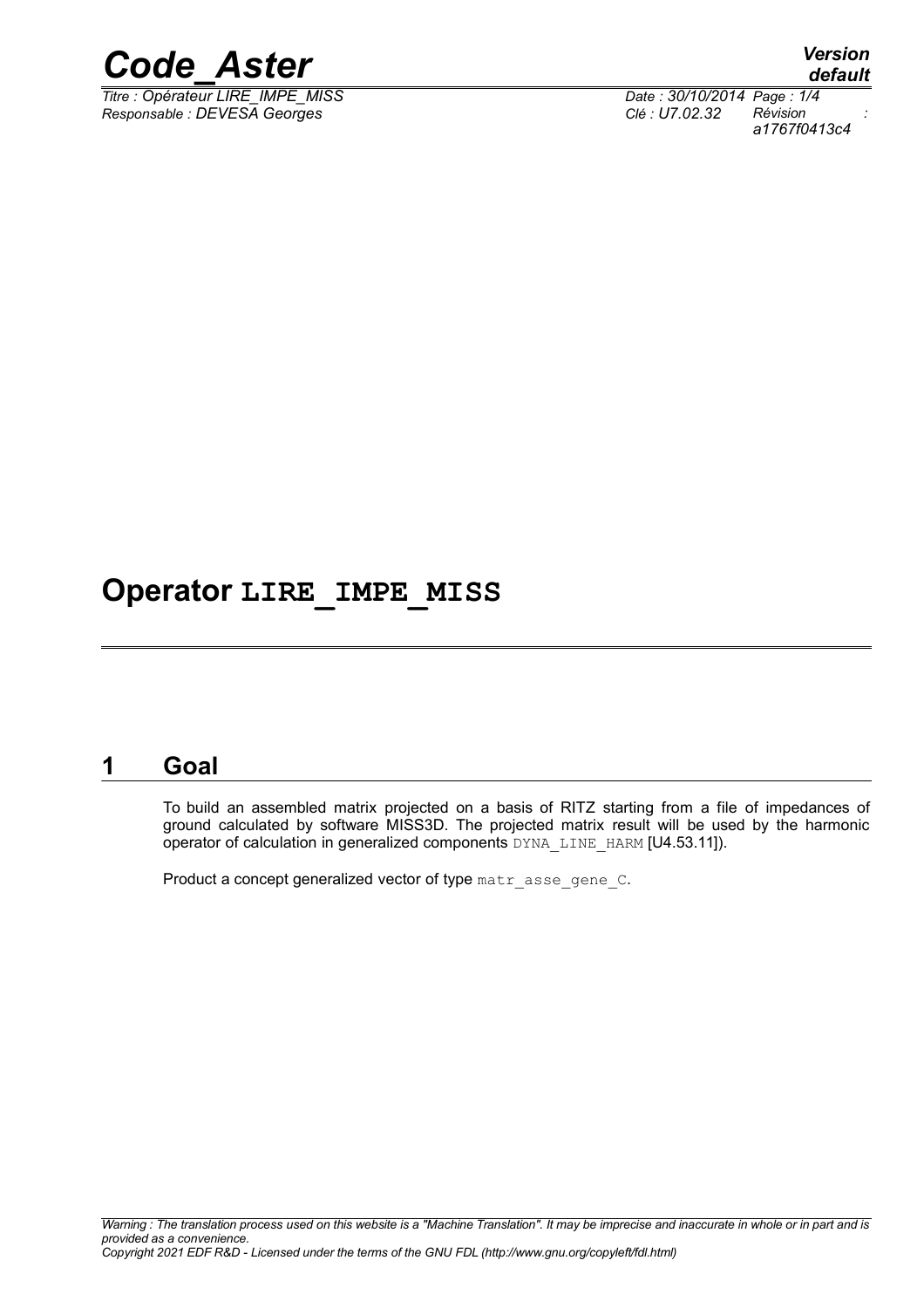# **Code Aster**

Titre : Opérateur LIRE\_IMPE\_MISS<br>Responsable : DEVESA Georges

Date: 30/10/2014 Page: 2/4 Clé : U7.02.32 Révision  $\ddot{\cdot}$ a1767f0413c4

## **Contents**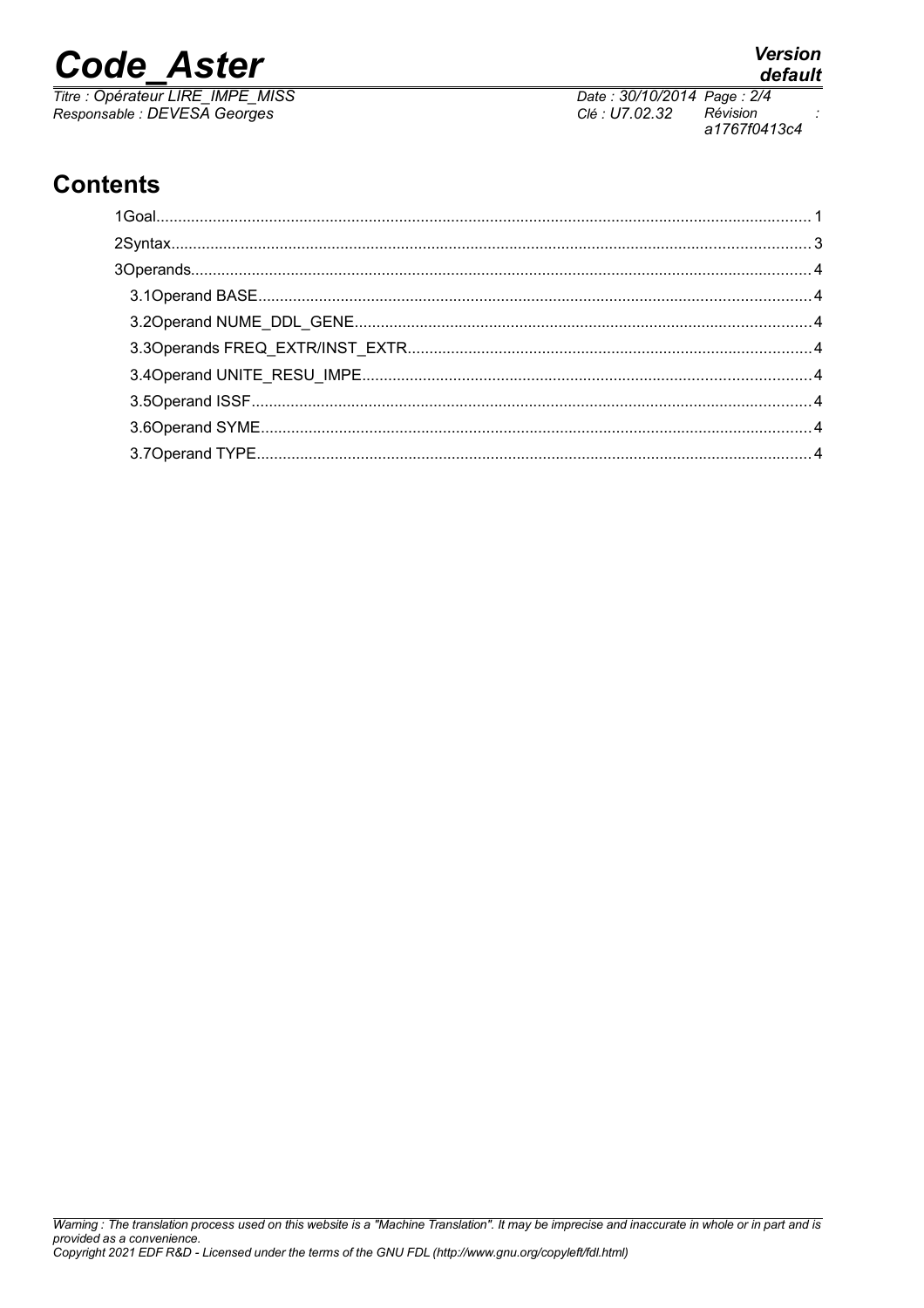# *Code\_Aster Version*

*Titre : Opérateur LIRE\_IMPE\_MISS Date : 30/10/2014 Page : 3/4 Responsable : DEVESA Georges Clé : U7.02.32 Révision :*

*a1767f0413c4*

**2 Syntax**

matgene [matr\_asse\_gene\_C] = LIRE\_IMPE\_MISS

**)**

- $\left(\begin{array}{ccc} \bullet & \text{BASE} & = \text{Ba}, \end{array}\right)$  [mode\_meca]
	- ♦ NUME\_DDL\_GENE = nu\_gene, [nume\_ddl\_gene]

|   | $FREQ$ $EXTR = \nfrac{1}{2}$<br>INST EXTR = $inst$ , |                     | [R]<br>[R]     |
|---|------------------------------------------------------|---------------------|----------------|
| ♦ | ISSF                                                 | $'NOT'$ ,<br>'YES', | [DEFECT]       |
| ♦ | SYME<br>$=$                                          | $'YES'$ ,           |                |
| ♦ | UNITE RESU IMPE = $/$ uresimp,                       | 30 <sub>1</sub>     | I <br>[DEFECT] |
|   | 'BINARY'<br>$TYPE=$<br>'ASCII'                       |                     | [DEFECT]       |